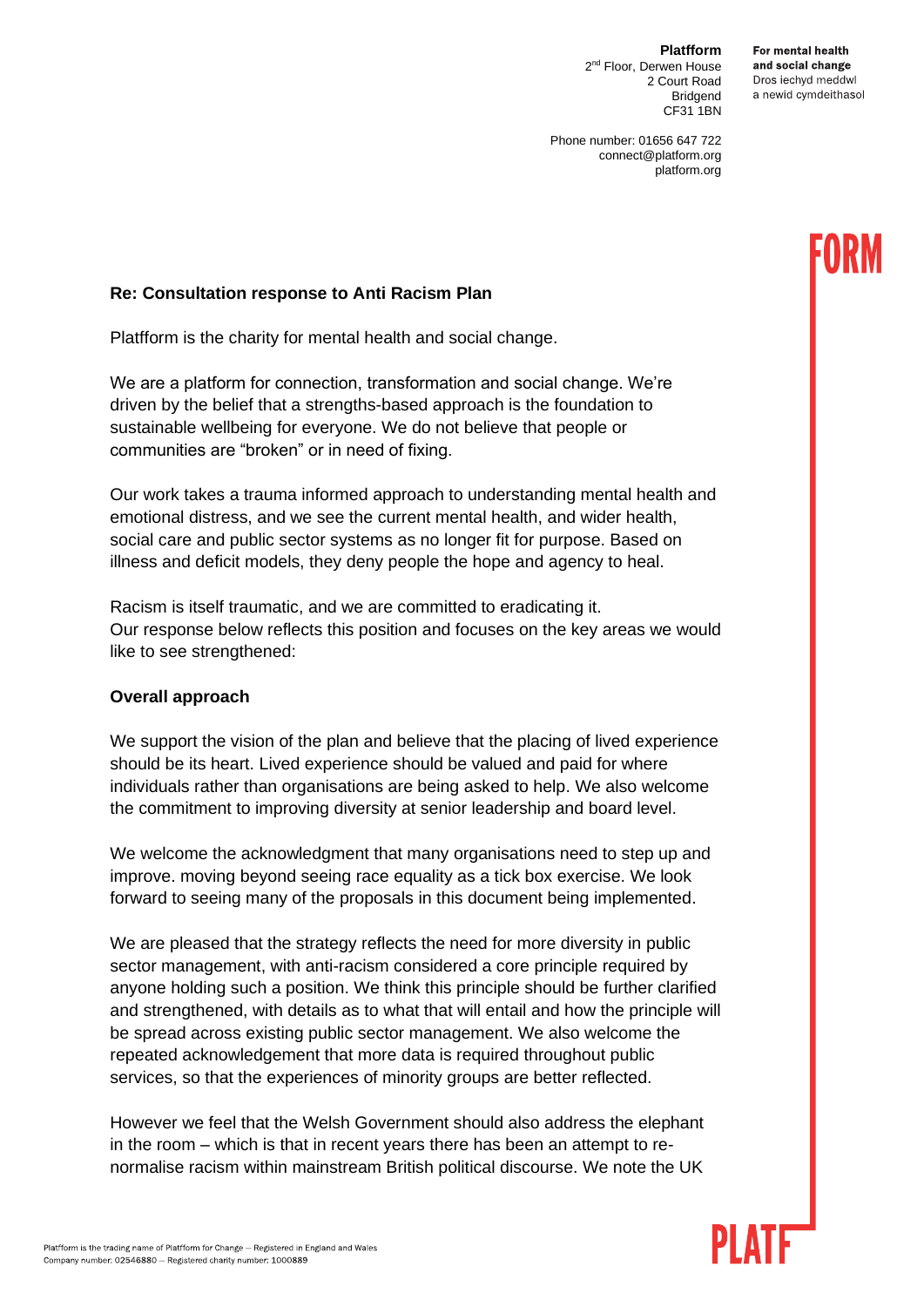government's attempt to deny the existence of institutional racism recently, and the poor quality of much media coverage of serious issues related to racism and structural power. We are concerned that far from challenging this, we have arrived at the stage where neither of the main UK political parties appear to be willing to challenge racist viewpoints they perceive to be widely held in case it leads to electoral difficulties. We would hope that in Wales, the Welsh Government could lead efforts to avoid this "culture war" style politics and will be vocal in condemning it when it takes place.

We have specific comments on the following areas:

## **Mental Health**

The Task Force is to be welcomed, but it requires clear terms of reference and firm commitments to be appropriately resourced. We also believe it should be led by somebody from a minority community, as currently the all Wales Alliance for Mental Health membership organisations - bar one - are led by white people and are different stages of addressing their own diversity.

We are concerned about the lack of specific actions in the plan on Mental Health. For example, the statements below from the plan use the terms "consider" and "explore":

'W*elsh Government will consider what more needs to' 'Welsh Government will explore ways to improve early access to mental health and Dementia services for ethnic minority populations'* 

We would suggest that these terms need to be strengthened and the plan needs to outline concrete actions rather than areas for further consideration and exploration, as in practice many services will be focused on coronavirus recovery and may not prioritise them without clear instructions and language that makes the Welsh Government's intentions clear.

The Mental Health system as it currently stands is known to discriminate against minority communities, who are disproportionately represented in statistics on detentions and compulsory treatments, yet often face barriers in accessing preventative and early intervention services. The current system fails to offer appropriate representation to people caught in this cycle of increased medication, discharges them with inadequate support, and then inevitably readmits them due to this lack of support. The system lacks an acknowledgement that racism itself is traumatic, and that many people using it have experienced

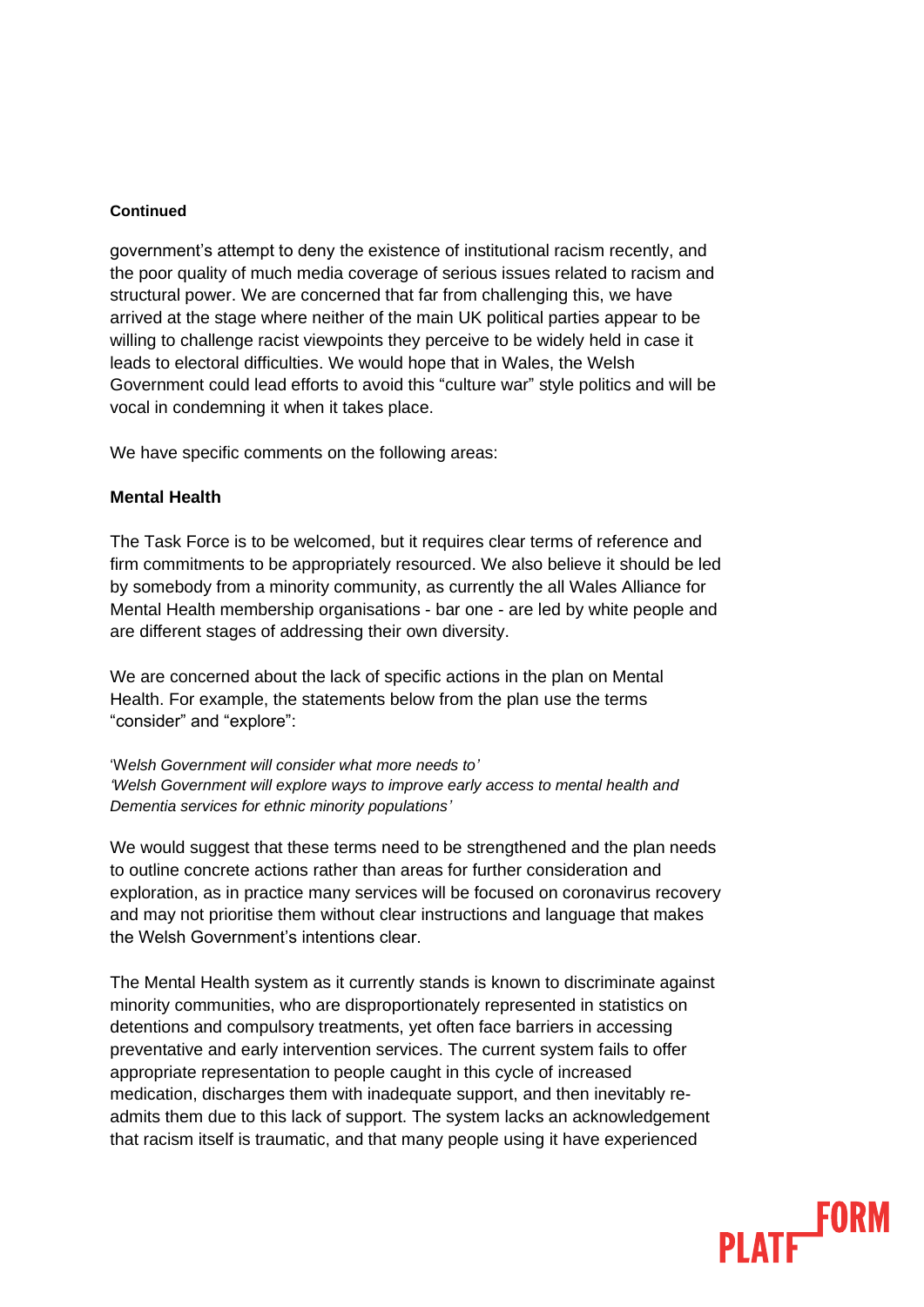trauma and multiple disadvantages across housing, education, and access to good employment.

Furthermore, the system itself contributes towards re-traumatisation of people, and needs radical reform to be fit for purpose. We therefore recommend that the strategy is strengthened to acknowledge this, and specifically includes the following actions:

- 1. Acknowledgement that racism and living in constant fear of racism is a traumatic experience, and persistent racism is re-traumatising. Racism is a causal factor for poor mental health, alongside poverty and inequality, and can prevent healing. It results in people entering the Mental Health or Criminal Justice systems, and is one of the fundamental causes of poor Mental Health.
- 2. The equalities data set developed by the outcomes group should be accepted and implemented as a matter of urgency.
- 3. That policies are put in place to reduce the over-medicalisation of Mental Health experienced by minorities when they encounter NHS services. For example recommendations from the lancet<sup>1</sup> about ensuring medication is the last resort should be adopted forthwith throughout the health service.
- 4. Investment in community mental health services located in the areas where these services are most needed, offering culturally appropriate services and a wide range of other services such as housing advice, employment support etc.

We do not believe Health Boards are best placed to deliver and lead on this investment, they have many pressures and competing priorities. Instead we believe Welsh Government should commission and lead the development of this work and the services required, possibly placing it within the remit of the Task and Finish Group.

# **Education**

We support efforts to improve the diversity of experiences reflected in the curriculum, as well as improve diversity of the workforce – especially at senior management level. We think this principle should be expanded to the support services such as education consortia, and commitment to the principles of race equality become one of the criteria that ESTYN measures schools and colleges against.

<sup>1</sup> See [https://www.thelancet.com/pdfs/journals/lanpsy/PIIS2215-0366\(20\)30309-6.pdf](https://www.thelancet.com/pdfs/journals/lanpsy/PIIS2215-0366(20)30309-6.pdf)

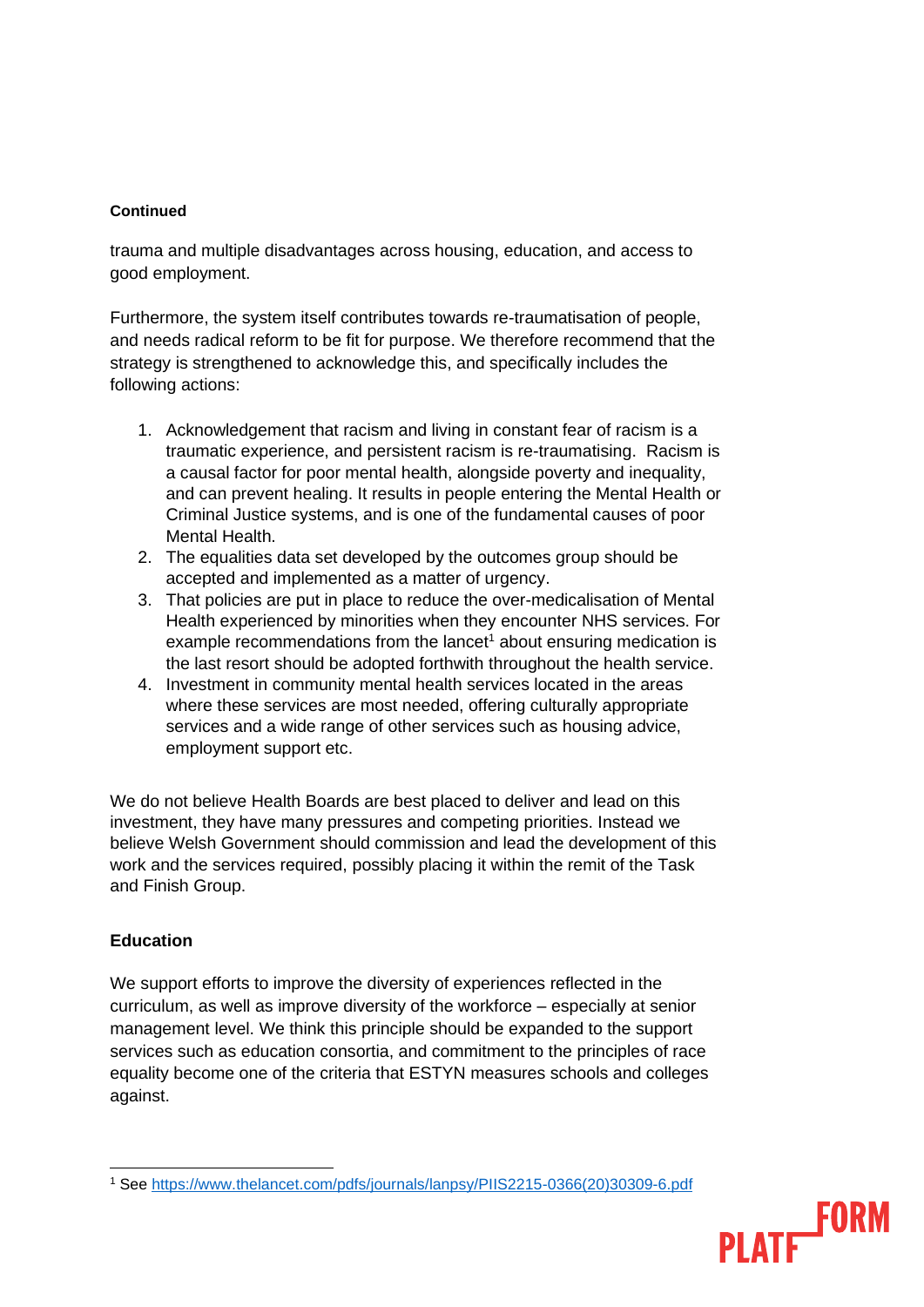We believe this area could be strengthened by incorporating an understanding of the impact of trauma on Mental Health, with explicit reference to the fact that racism itself is a traumatising experience.

We also recommend that the Welsh Government monitors closely any UK legislation that has the effect of requiring universities to host racist events, and re-affirms that higher education institutions should be promoting equality, with no place for racism, using its own legislative powers if necessary.

## **Housing and Planning**

We are pleased that the strategy recognises that the existing housing system fails Gypsys and Travellers, and people with uncertain immigration status. However we are disappointed that the strategy does not recognise the continuing impact that policies of 'no recourse to public funds' (NRPF) has had. The consequences of this policy, as documented over 10 years ago by Amnesty International and Shelter Cymru, have been to empower gangmaster employers, people traffickers, and those perpetrating violence against women and children.

We call on the Welsh government to challenge the UK's NRPF policy, and to work with organisations experienced in helping people in this situation so that all Local Authorities understand the alternative legal mechanisms available to assist people in this situation. We also call on the Welsh Government to ensure that refuges and shelters for those escaping abuse and violence are funded directly to enable places for people with NRPF (so that organisations providing this service and relying on housing benefit for funding places have alternatives).

We note that the Planning System is absent from any considerations in the antiracism plan. Yet the planning process is the primary mechanism in which social and affordable housing is built, and that access to good quality affordable housing is a crucial part of improving the lives of minority communities. This is a major omission, and requires correcting. The existing planning system has failed to secure enough affordable housing over the recent decades (with many developments often containing just 10% affordable housing, half of which is never delivered) and the consensus in the housing sector is that Wales needs far more social housing. We therefore recommend that changes to the planning system include:

- Setting a target for all major housing developments to contain at least 40% social and affordable housing (with housing associations and local authorities working with housing developers to finance this)
- Ensuring local development plans understand the importance of mixed tenure housing estates, properly supported by infrastructure and public